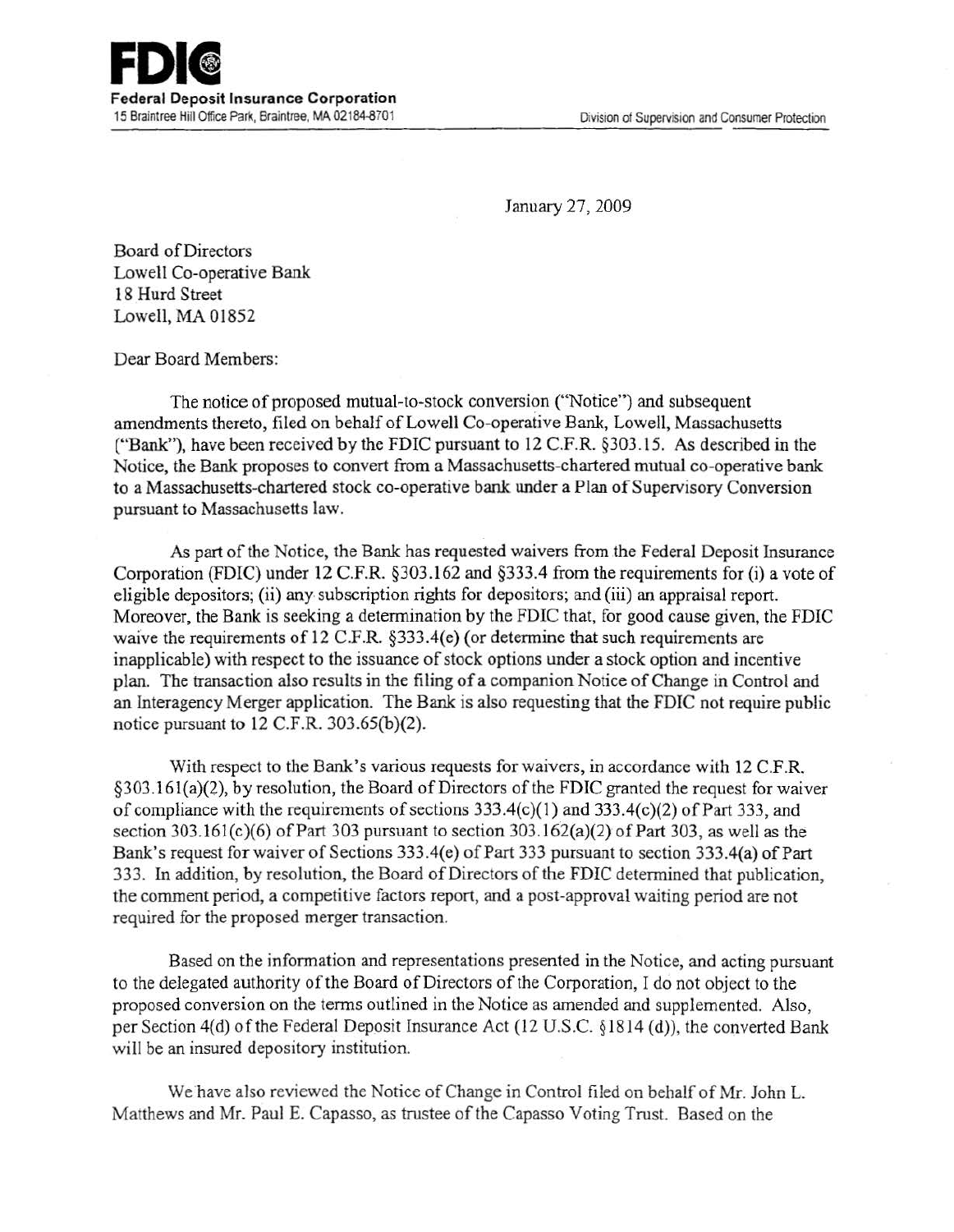January 27, 2009

information contained therein, we do not object to the acquisition. Our non-objection is based on the specific information contained in the Notice of Change in Control. An acquisition that is inconsistent with the information contained therein may be viewed as a violation of the Act and may be subject to civil money penalties or criminal prosecution. Any changes to the information provided in the Notice of Change in Control, such as the number of shares acquired, may alter the Corporation's findings on the acquisition and, therefore, must be reported to this office in writing and acknowledged by this office.

Enclosed is our Order and Basis for Corporation Approval (Order) for the merger application filed on behalf of the Bank in conjunction with the conversion transaction. FDIC approval is subject to the conditions stated in the Order. Please notify the Boston Area Office in writing when the proposed transaction has been consummated. If you have any questions, please contact Case Manager Kathleen M. Gibson at (781) 794-5526.

Sincerely,

# IS/

John M. Lane Acting Regional Director

#### Enclosure

cc: Honorable Steven L. Antonakes Commissioner of Banks

> Eric R. Fischer Goodwin Procter LLP Exchange Place Boston, MA 02109

Peter Conrad, President The Co-operative Central Bank